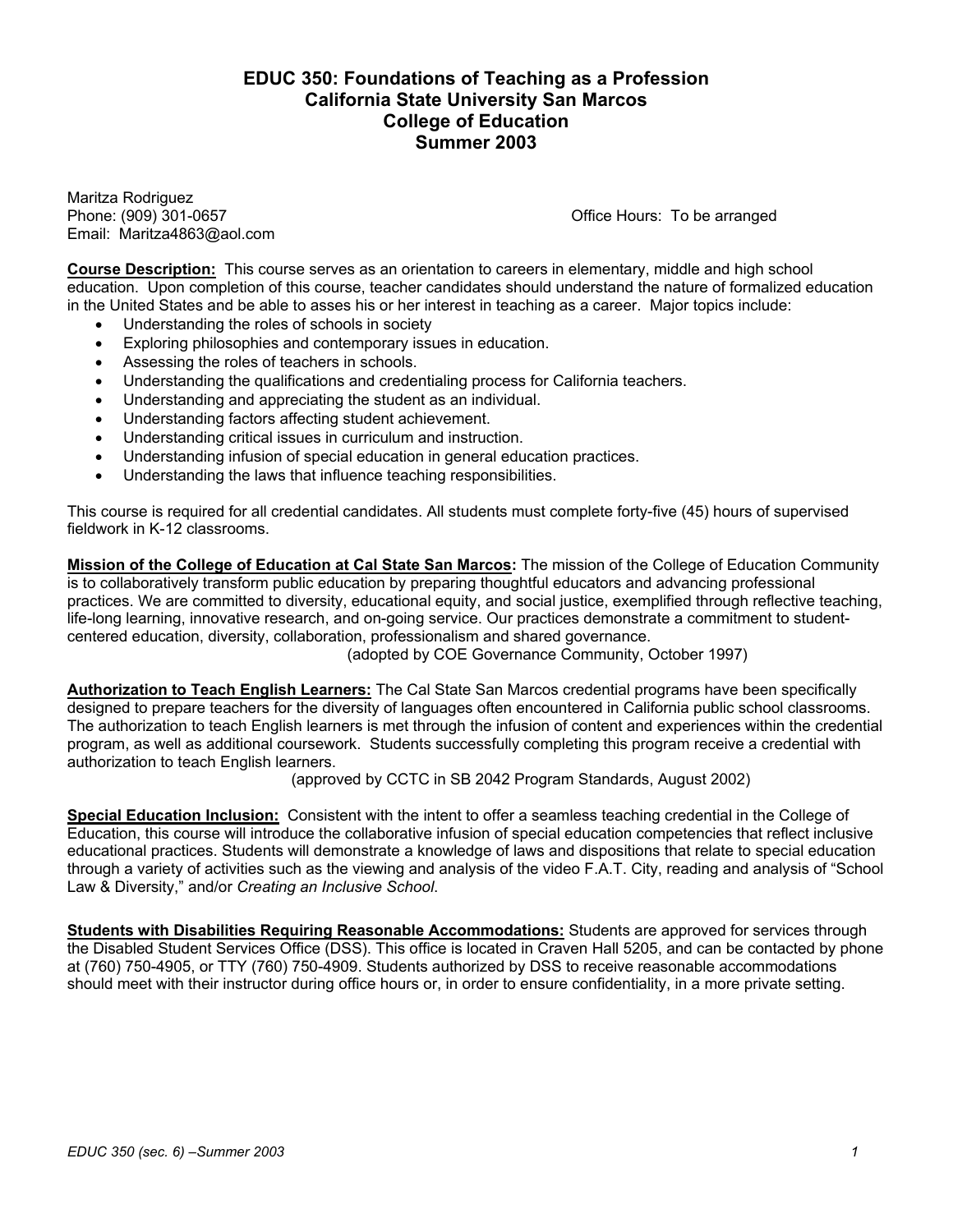**College of Education Attendance Policy:** Due to the dynamic and interactive nature of courses in the College of Education, all students are expected to attend all classes and participate actively. Absences and late arrivals/early departures will affect the final grade. A minimum grade of C+ is required in Educ 350 to qualify as prerequisite for admission to the Cal State San Marcos teacher credential program. COE attendance policy states, "At a minimum, students must attend 80% of class time, or s/he may not receive a passing grade for the course at the discretion of the instructor. Individual instructors may adopt more stringent attendance requirements." Should students have extenuating circumstances, please contact the instructor as soon as possible. In this section of Educ 350, the instructor has adopted this additional policy: If you miss three class sessions, you cannot receive a grade of A or A -; if you miss four class sessions, you cannot receive a grade of B+ or B.

**Credential Program Recommendations:** As one of several evaluation methods, Educ 350 course instructors are asked for feedback concerning credential candidates who are applying for programs at Cal State San Marcos. Keep in mind that your professionalism and hard work in this class not only affect your course grade, but also indicate your readiness for a credential program.

**Field Work:** In addition to in-class work, assigned readings and projects, students will participate in forty-five (45) hours of supervised fieldwork assignments in a variety of public school settings. Approximately half of your time should be spent in one teacher's classroom, and the remainder of the time should be distributed among other classrooms. A recommendation (usually from the classroom teacher where most of the fieldwork is done), as well as a Field Experience Recommendation Form with documented hours and teacher verification, are requirements for admission to the Cal State San Marcos Teacher Credentialing programs.

**Use of Technology:** Students are expected to demonstrate competency in the use of various forms of technology (i.e. word processing, electronic mail, iLEARN/WebCT, use of the Internet, and/or multimedia presentations). Specific requirements for course assignments with regard to technology are at the discretion of the instructor. Keep a digital copy of all assignments for use in your teaching portfolio. Details will be given in class.

**Teaching Performance Expectation (TPE) for EDUC 350**: A primary goal of Educ 350 is to begin the process of developing teacher candidates to become professional educators. The following TPE of the California Commission for Teacher Credentialing is expected to be met during this course:

#### **TPE 12: Professional, Legal and Ethical Obligations**

Candidates are aware of their own personal values and biases and recognize ways in which these values and biases affect the teaching and learning of students. They resist racism and acts of intolerance. Candidates appropriately manage their professional time spent in teaching responsibilities to ensure that academic goals are met.

Candidates for a Teaching Credential understand and honor legal and professional obligations to protect the privacy, health, and safety of students, families, and other school professionals. They are aware of and act in accordance with ethical considerations and they model ethical behaviors for students. Candidates understand and honor all laws relating to professional misconduct and moral fitness.

#### **Teaching Performance Assessment for Developing as a Professional Educator**

The successful completion of the personal philosophy assignment is a requirement for completion of this course and is a component of partially meeting the TPE described above. This statement will be used for assessment both in the course and at completion of the College of Education program. Retain an electronic copy of your statement for submission for your portfolio at the completion of your teacher education program.

**Class Discussions and Participation:** Students will engage in active learning each class session, and will be expected to actively participate.

- Do you participate in class discussions productively, sharing your knowledge and understandings?
- Do you interact productively with your peers, taking on a variety of roles (leader, follower, etc.)?
- Do you contribute appropriately to group work—do you "do your share"?
- Are you able to accept others' opinions?
- Are you supportive of others' ideas?
- Do you support your peers during their presentations?
- Can you monitor and adjust your participation to allow for others' ideas as well as your own to be heard?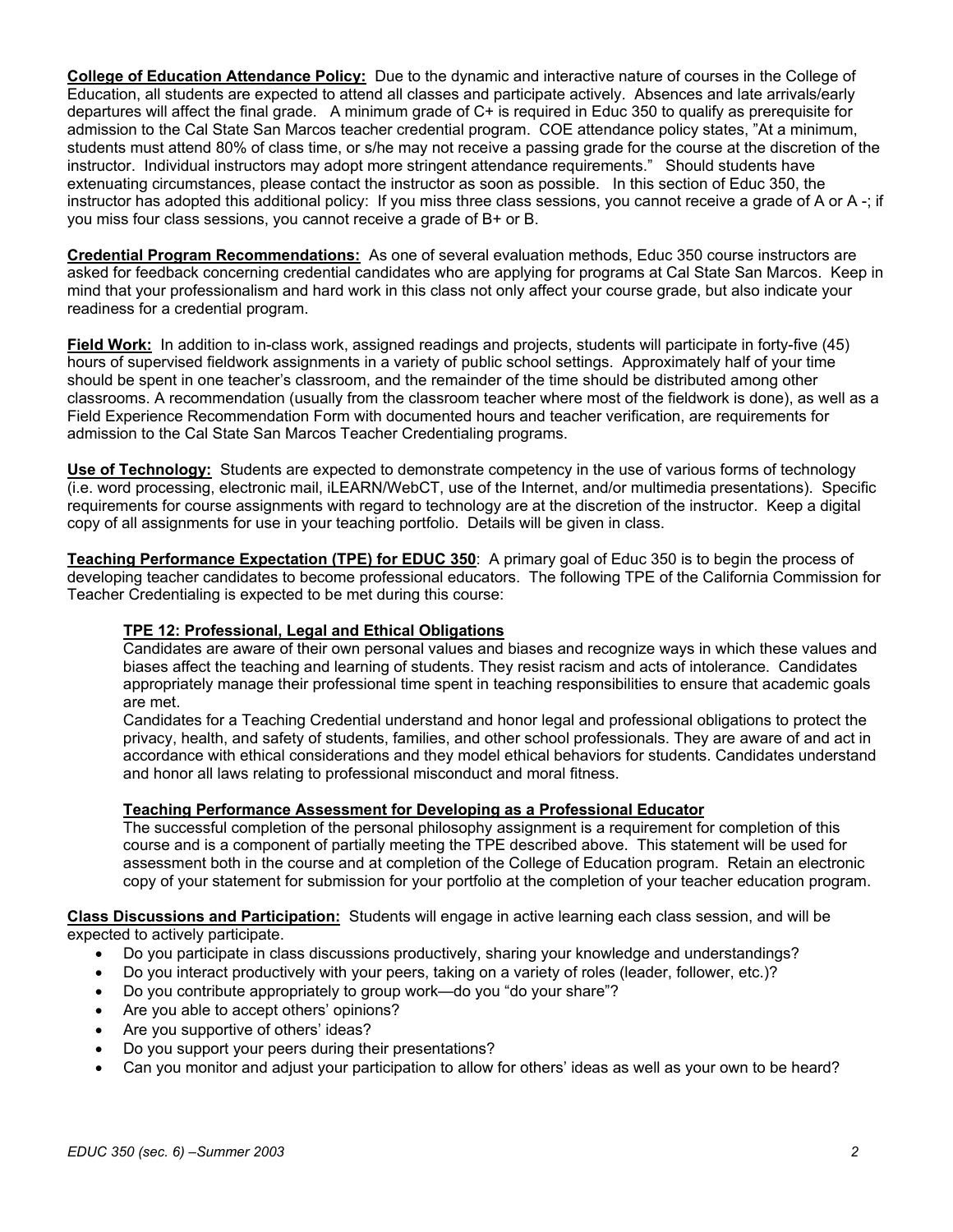.

**Course Requirements:** Teacher education is a professional preparation program. It is expected that students will come to class prepared to discuss the readings, submit required assignments, and participate in class activities. Students are expected to adhere to academic honesty and integrity, standards of dependability, confidentiality and writing achievement. Because it is important for teachers to be able to effectively communicate their ideas to students, parents, colleagues, and administrators, writing that is original, clear and error-free is a priority for the College of Education. It is expected that work will be turned in on time. Please discuss individual issues with the instructor. Points will be deducted if assignments are submitted late (10% penalty per day late; no credit will be awarded if the assignment is one week late).

#### **Required Texts:**

Armstrong D.G., Henson, K.T., and Savage, T.V. (2001). *Teaching Today.* Merrill Prentice Hall. Villa, Richard A. and Thousand, Jacqueline S. (1995). *Creating an Inclusive School.* Alexandria, VA: Association for Supervision and Curriculum Development. (Chapters 1, 2, 3, p. 125-135 and 162-167)

#### **One of the Following "Choice Books":**

Codell,E. R. (2001). *Educating Esmé.* Chapel Hill, NC: Algonquin. Diver Stamnes, A. (1995). *Lives in the Balance.* Albany, NY: SUNY Press. Foster, M. (1997). *Black Teachers on Teaching*. New York: New Press. Michie, G. (1999). *Holler If You Hear Me.* New York: Teachers College Press. Paley, V. G. (1993).*You Can't Say You Can't Play.* Cambridge, MA: Harvard Press.

#### **Assignments and grading:**

Interview of a teacher 10 points and the set of a teacher 10 points of a teacher 10 points of a teacher 10 points of a teacher 10 points of a teacher 10 points of a teacher 10 points of a teacher 10 points of a teacher 10 Details will be given in class. The written report is due on Feb. 4.

Classroom observation reports 15 points 15 points 15 points 15 points 15 points 15 points 15 points 15 points 15 points 15 points 15 points 15 points 15 points 15 points 15 points 15 points 15 points 15 points 15 points 15

Using the classroom observation instrument provided in class, write up fifteen 30-minute observations in your field sites.

#### Essay: Autobiography of Teachers 10 points 10 points 10 points

Prepare a 3-page essay on the teacher(s) whose experiences were chronicled in your choice book. How did the teacher(s) in your book tell her/his/their story(ies)? How did the teacher(s) learn about the students and their needs? What did the teacher(s) do to address the students' needs? How does the experience of the teacher(s) relate to the readings and discussions from your coursework this semester? You must make explicit connections to coursework, and you must relate the book to your own thinking about teaching. You will be sharing your choice book in class.

School Law and Diversity 10 points 10 points 10 points 10 points 10 points 10 points 10 points 10 points 10 points 10 points 10 points 10 points 10 points 10 points 10 points 10 points 10 points 10 points 10 points 10 poin

Contemporary issues research 15 points and the contemporary issues research 15 points and 15 points of the contemporary issues research 15 points and 15 points of the contemporary issues research 15 points and 15 points of

Choose (1) an issue that interests you (from the topics given to you by the instructor) and (2) a partner with whom to work. Research the issue and prepare an oral report to share in class. The report should describe and analyze the issue. Reports to the class will be spaced out over the class periods. When you present your research orally, provide a onepage summary and a reference list (at least 10 items) for your classmates.

Current events in education **5** points **5** points **5** points

Sign up for a date when you will be responsible for presenting an item from the week's news in K-12 education (5 minutes maximum). The item may be from television, radio, internet (e.g., www.edweek.org/), newspaper, or magazine, and may pertain to local, national/, or international issues. You will summarize and present the importance of the news for your classmates.

Personal philosophy of teaching, learning and schooling 15 points 15 points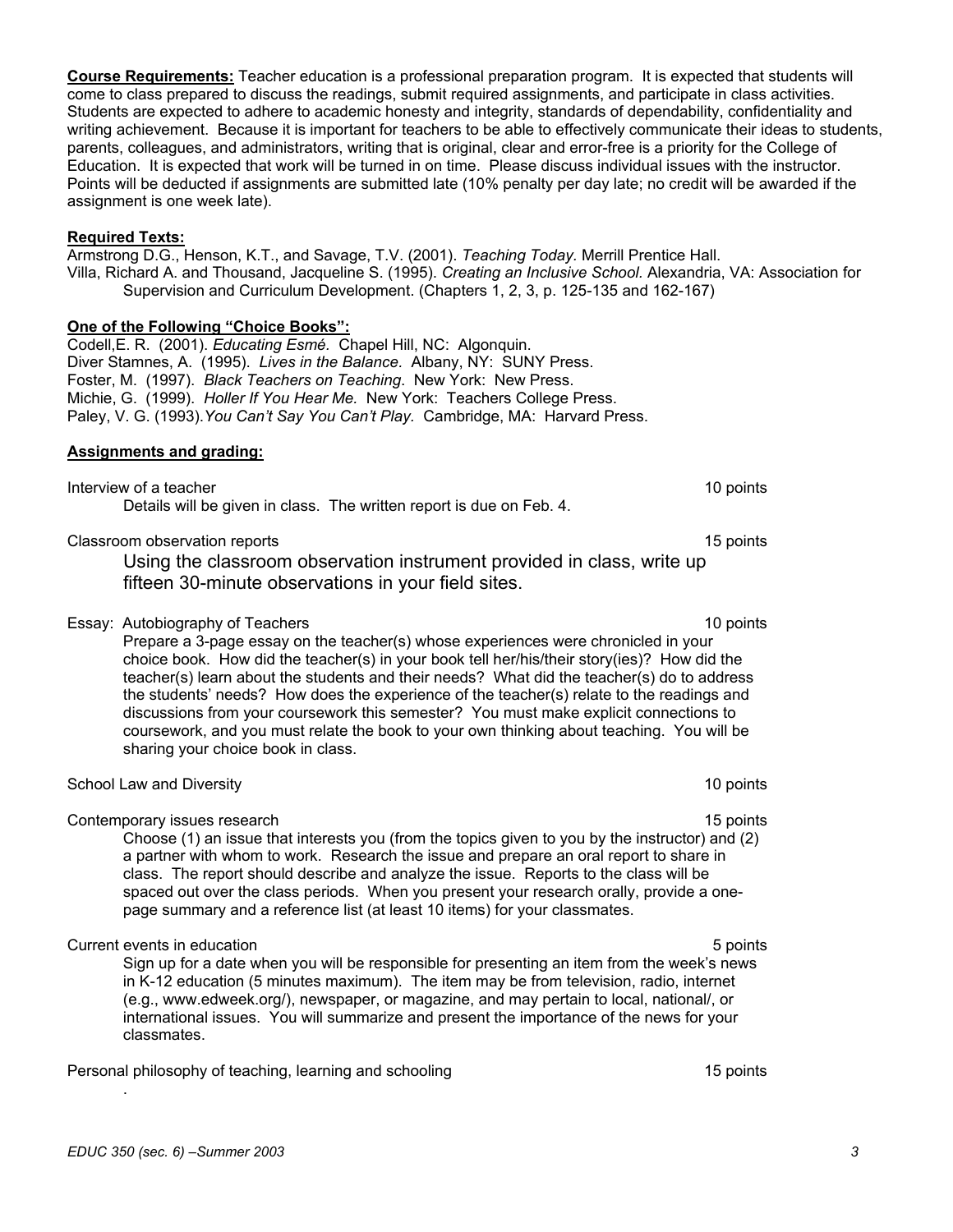#### Reading log 10 points and the state of the state of the state of the state of the state of the state of the state of the state of the state of the state of the state of the state of the state of the state of the state of t

The reading log provides an opportunity to reflect on learning about teaching through the assigned readings for each week. In the reading log, do not summarize. Instead, respond to the readings: agree, disagree, note specific ideas, etc. Entries should be 1 paragraph in length.

Individual submissions are not graded; rather, their timely submission is noted and points are assigned on the basis of having completed the assignment for the semester. No credit will be given for late submissions.

#### Participation & attendance 10 points and the set of the set of the set of the set of the set of the set of the set of the set of the set of the set of the set of the set of the set of the set of the set of the set of the s

This course is designed for active learning during class sessions. In order for this course to succeed for individuals and the group, students must come to class prepared to discuss assigned readings/topics and to participate in class activities.

Grades will be determined by the total number of points earned (100 points possible):

| $A = 93-100$  | $B = 83 - 86$ | $B+ = 87-89$    | $C = 73-76$ | $D = 60-69$ |
|---------------|---------------|-----------------|-------------|-------------|
| $A - 90 - 92$ | $B = 80-82$   | $C_{+}$ = 77-79 | $C = 70-72$ | $F = 0.59$  |

#### COURSE GRADES

#### *An "A" student is one who:*

- completes all assignments on time and demonstrates the ability to summarize, analyze, and/or reflect at high levels.
- varies sources of information for assignments, demonstrating high degree of effort in pursuing varied perspectives around important educational issues.
- completes all the reading assignments and develops thoughtful and thorough responses.
- produces work that reveals a strong commitment to self-discovery and learning.
- produces work at a high professional level in terms of both writing and content.
- develops a high quality presentation, demonstrating significant learning around a contemporary issue.
- presents confidently and intelligently, demonstrating effective teaching skills.
- completes assignments in/out of class with a focus on learning and exploration, pushing him/herself to better understand the profession through quality work.
- attends almost every class meeting and is fully engaged during class.
- pushes him/herself to new understandings by participating in discussions, sharing his/her opinions, and valuing others' perspectives.
- contributes to the positive environment of the class by respecting all members.

#### *A "B" student is one who:*

- completes all or almost all assignments, all or most on time, and demonstrates the ability to summarize, analyze, and/or reflect at fairly high levels, showing consistent improvement over time.
- varies sources of information for assignments, demonstrating high degree of effort in pursuing varied perspectives around important educational issues.
- completes all or most of the reading assignments and develops thoughtful and fairly thorough responses.
- produces work that reveals a commitment to self-discovery and learning.
- produces work that is close to professional level in terms of both content and writing, working to develop a strong command of writing, speaking, planning and presenting.
- develops presentations, demonstrating significant learning
- presents confidently and intelligently, demonstrating effective teaching skills.
- completes assignments in/out of class with a focus on learning and exploration, pushing him/herself to better understand the profession through quality work.
- attends almost every class meeting and is regularly engaged during class.
- pushes him/herself to new understandings by participating in discussions, sharing his/her opinions, and valuing others' perspectives.
- contributes to the positive environment of the class by respecting all members.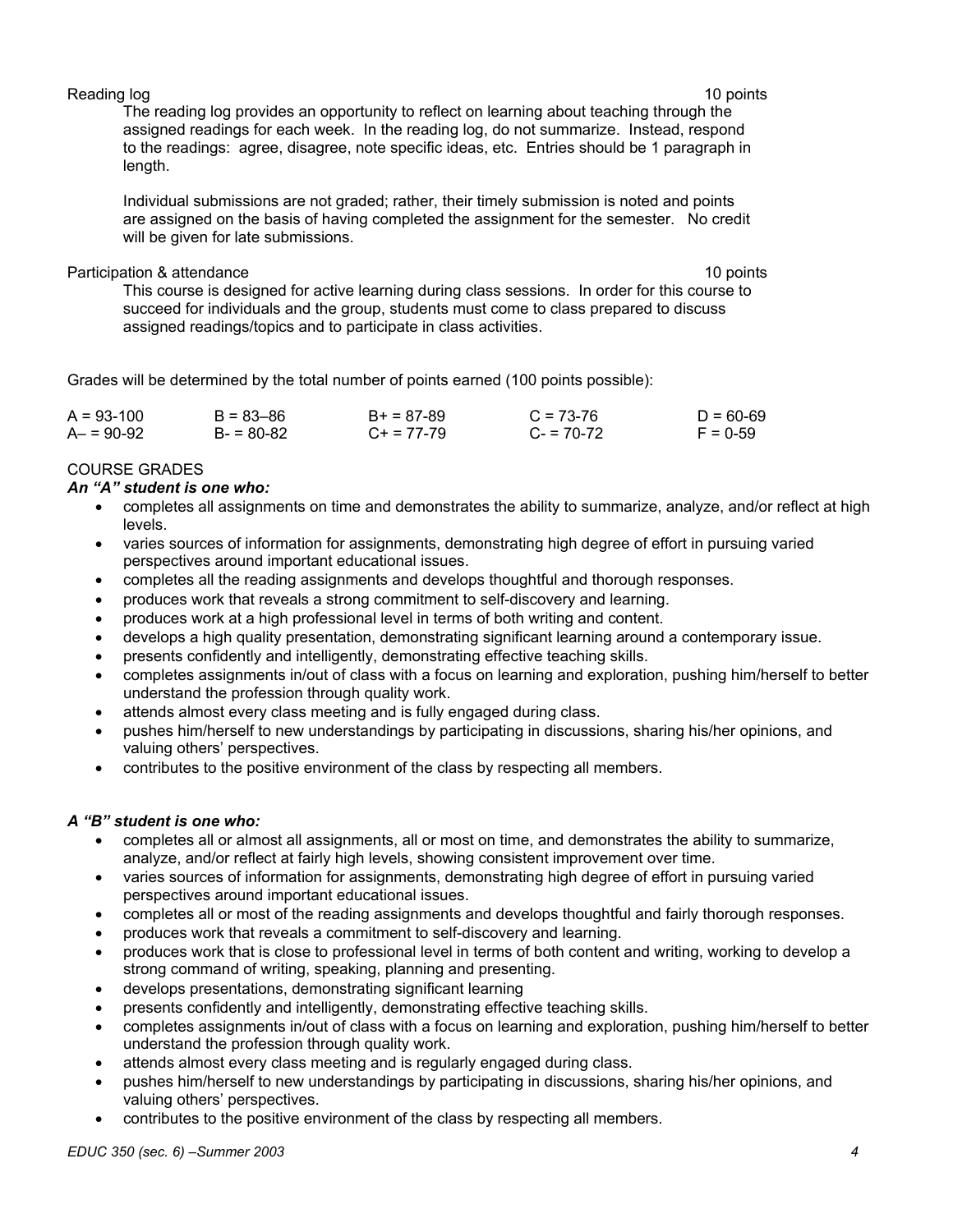#### *A "C" student is one who:*

- completes or attempts most of the assignments, mostly on time, and demonstrates the ability to do some quality summarizing, analysis, and reflection, showing improvement over time.
- varies sources of information for assignments, demonstrating effort in pursuing varied perspectives around important educational issues.
- completes most of the reading assignments and develops thoughtful and sometimes thorough responses.
- produces work that reveals a commitment to some self-discovery and learning.
- produces work that is not yet at a professional level in terms of both writing and content.
- develops a quality presentation, demonstrating learning around a contemporary issue.
- presents confidently and intelligently, demonstrating some effective teaching skills.
- completes assignments in/out of class with a focus on learning and exploration, pushing him/herself a little to better understand the profession.
- attends most class meetings and is often engaged during class.
- pushes him/herself to some new understandings by participating to a moderate degree in discussions, sharing his/her opinions, and valuing others' perspectives.
- contributes to the positive environment of the class by respecting all members.

A "D" student is one who doesn't meet all of the minimal standards of a "C" student; "F" is earned by someone who hasn't completed significant portions of the required work and fails to meet the "C" student standards.

#### **1. Participation, Collaboration and Professionalism**

Students will engage in active learning each class session, and will be expected to actively participate, collaborate, and demonstrate professionalism at all times.

- Do you participate in class discussions productively, sharing your knowledge and understandings?
- Do you interact productively with your peers, taking on a variety of roles (leader, follower, etc.)?
- Do you contribute appropriately to group work—do you "do your share"?
- Are you able to accept others' opinions?
- Are you supportive of others' ideas?
- Do you support your peers during their presentations?
- Can you monitor and adjust your participation to allow for others' ideas as well as your own to be heard?
- Do you show a positive attitude and disposition towards teaching all students?
- Do you exhibit professional behavior at all times?
- Do you attend each and every class, arrive on time and well prepared in all aspects, and do not ever leave early?
- Do you give close attention to each activity and speaker, and never whisper or do other things while there is a speaker?

You will do a self assessment using the Rubric for Participation, Collaboration and Professionalism; and write a twothree page rationale. You should give a rationale for the points you gave yourself in each area of the rubric and provide examples for each area. Your professor will also do an assessment using this rubric. Turn in your Rubric and Rationale with examples.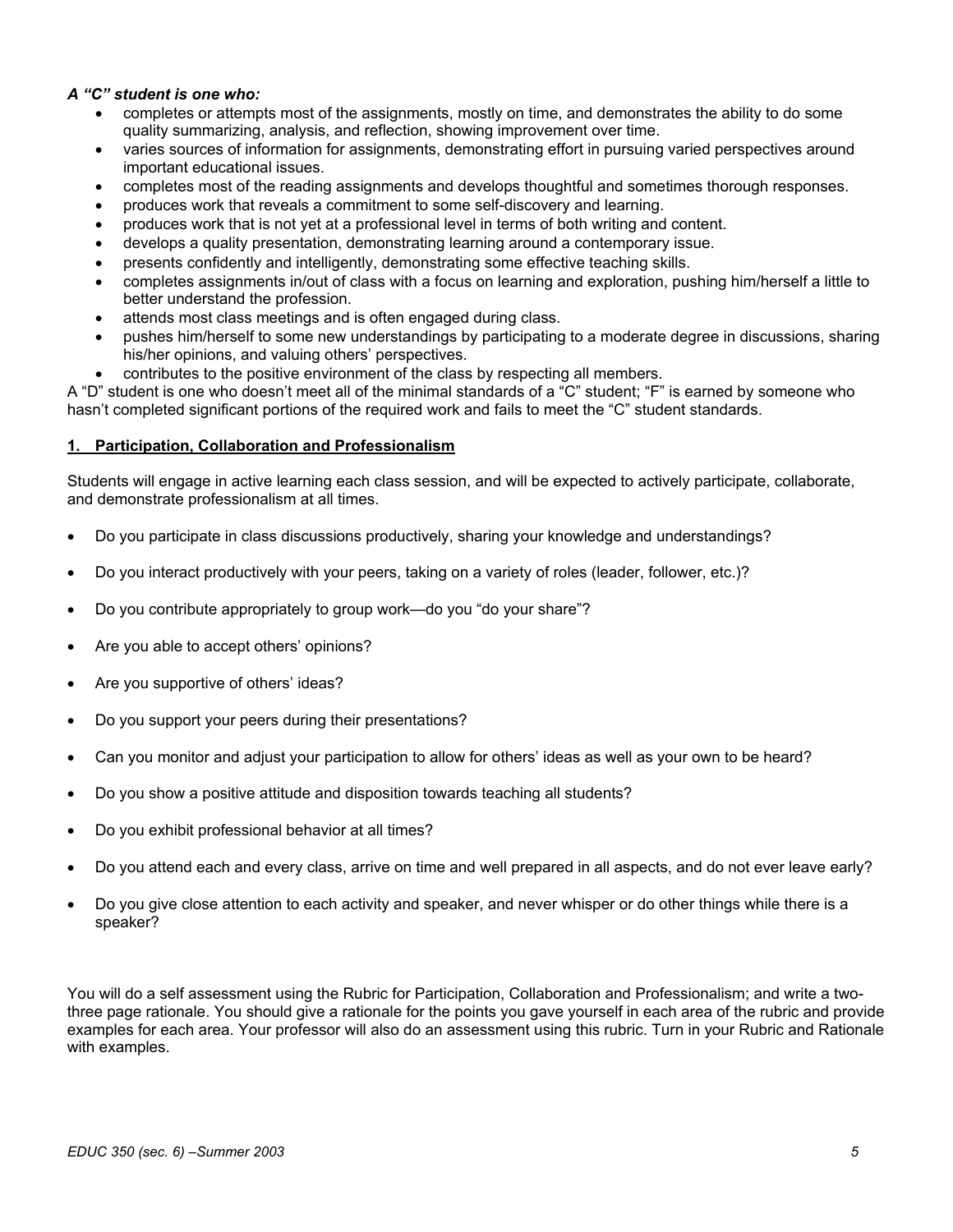# **Rubric for Participation, Collaboration and Professionalism**

| <b>CATEGORY</b>                       | <b>Excellent</b>                                                                                                                                                                                                                                                                                                          | Acceptable                                                                                                                                                                                                                                                                                                       | Unacceptable                                                                                                                                                                                                                                                                                          | Your         |
|---------------------------------------|---------------------------------------------------------------------------------------------------------------------------------------------------------------------------------------------------------------------------------------------------------------------------------------------------------------------------|------------------------------------------------------------------------------------------------------------------------------------------------------------------------------------------------------------------------------------------------------------------------------------------------------------------|-------------------------------------------------------------------------------------------------------------------------------------------------------------------------------------------------------------------------------------------------------------------------------------------------------|--------------|
|                                       | 14 pts.                                                                                                                                                                                                                                                                                                                   | 9 pts.                                                                                                                                                                                                                                                                                                           | 4 pts.                                                                                                                                                                                                                                                                                                | <b>Score</b> |
| <b>Attitude</b>                       | Always has a positive<br>attitude. Never is critical<br>of the task or others<br>without offering                                                                                                                                                                                                                         | Usually has a positive<br>attitude. Rarely is critical.                                                                                                                                                                                                                                                          | Seldom has a positive<br>attitude. Often is critical.                                                                                                                                                                                                                                                 |              |
|                                       | alternatives, showing<br>initiative, and working<br>hard for improvement.                                                                                                                                                                                                                                                 |                                                                                                                                                                                                                                                                                                                  |                                                                                                                                                                                                                                                                                                       |              |
| Participation                         | Attends every class,<br>always on time and well<br>prepared, never leaves<br>early. Give closest<br>attention to class<br>activities and speakers.                                                                                                                                                                        | Usually attends every<br>class, on time and<br>prepared, doesn't leaves<br>early. Give most<br>attention to class<br>activities and speakers.                                                                                                                                                                    | Is not always ready<br>when class time begins.<br>Doesn't give full<br>attention in class;<br>sometimes talks when<br>others are speaking.                                                                                                                                                            |              |
| Professionalism                       | Always behaves, talks<br>and works in a<br>professional manner,<br>regardless of task/topic.                                                                                                                                                                                                                              | Often behaves, talks and<br>works in a professional<br>manner, regardless of<br>task or topic.                                                                                                                                                                                                                   | Seldom behaves, talks<br>and works in a<br>professional manner,<br>regardless of task/topic.                                                                                                                                                                                                          |              |
| Collaboration                         | Almost always listens to,<br>shares with, and<br>supports the efforts of<br>others. Tries to keep<br>people working well<br>together.                                                                                                                                                                                     | Often listens to, shares<br>with, and supports the<br>efforts of others, but<br>sometimes is not a good<br>team member.                                                                                                                                                                                          | Rarely listens to, shares<br>with, and supports the<br>efforts of others. Is not<br>always a good team<br>player.                                                                                                                                                                                     |              |
| <b>Contributions</b>                  | Always provides useful<br>ideas; always stays<br>focused on the task.<br>Exhibits a lot of effort<br>and valuable<br>contributions.                                                                                                                                                                                       | Often provides useful<br>ideas; stays focused<br>most of the time. A<br>satisfactory group<br>member who does what<br>is required.                                                                                                                                                                               | Rarely provides useful<br>ideas; not always<br>focused. Reluctant to<br>participate. Lets others<br>take charge and<br>participate.                                                                                                                                                                   |              |
| <b>Disposition</b><br>toward Teaching | Always demonstrates<br>concern in learning to<br>teach all children.<br>Always demonstrates<br>strong commitment<br>toward developing (a) an<br>understanding of<br>children, (b) teaching<br>strategies, and (c)<br>knowledge of the CA<br>Standards for the<br>Teaching Profession and<br>CA Standards for<br>Teaching. | Often demonstrates<br>concern in learning to<br>teach all children. Often<br>demonstrates<br>commitment toward<br>developing (a) an<br>understanding of<br>children, (b) teaching<br>strategies, and (c)<br>knowledge of the CA<br>Standards for the<br>Teaching Profession and<br>CA Standards for<br>Teaching. | Rarely shows concern in<br>learning to teach all<br>children. Rarely<br>demonstrates<br>commitment toward<br>developing (a) an<br>understanding of<br>children, (b) teaching<br>strategies, and (c)<br>knowledge of the CA<br>Standards for the<br>Teaching Profession and<br>Standards for Teaching. |              |
| Leadership                            | Shows strength through<br>leadership in different<br>class activities; other<br>students respect you as<br>a leader.                                                                                                                                                                                                      | <b>Effectively participates</b><br>and contributes, but<br>rarely shows leadership<br>qualities.                                                                                                                                                                                                                 | Does not show<br>leadership in any area of<br>class.                                                                                                                                                                                                                                                  |              |

 **Total Score: \_\_\_\_\_\_\_**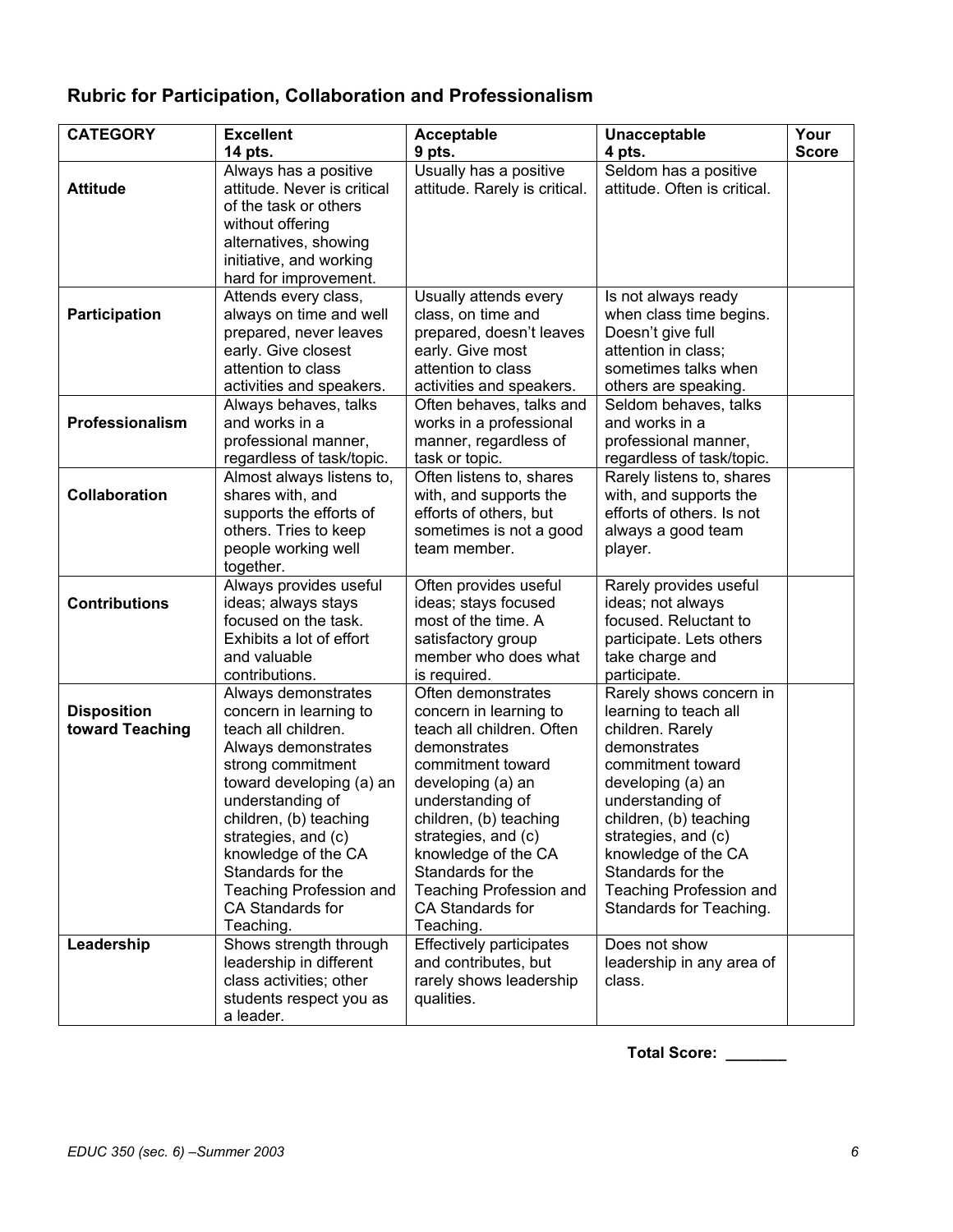#### **Philosophy of Teaching Statement**

Organize your thoughts in a way that expresses your beliefs about schools, teaching and learning. Articulate your thoughts so that your reader is able to form a picture of the teacher you hope to become. Think of your audience as the hiring committee of a school district in which you passionately hope to teach. You want your audience to connect your name and face with a distinct set of beliefs. Your philosophy should reflect your beliefs about teaching and learning, and your view of the social context of schools for the  $21<sup>st</sup>$  century in a multicultural society. You should demonstrate professional vocabulary as you discuss your beliefs and knowledge.

#### Questions to Guide You

1. What is schooling?

What are the purposes of education and schools? What are schools for? How is schooling in a democracy different from schooling in a totalitarian state? What responsibilities do you have as an employee of the public, and what happens when you disagree with public policy? What about when you disagree with parents? What are your goals for your students?

2. What is teaching?

What are the purposes of teaching? Who or what is the source of knowledge in the classroom? Is teaching a one-way or two-way venture? How will you decide what to teach? Do you consider yourself a teacher of students, or of content, or both? Is teaching better described as a set of skills and knowledge, or as a set of values and attitudes? What is it about teaching that you most look forward to, and that you most fear? What is your metaphor for the teacher? What are your ethical responsibilities as a teacher? How will you contribute to the profession of teaching? What is the teachers' role as a bridge to the community? What is the teacher's role in educational renewal and reform?

3. What is learning?

What is knowledge? If you teach and students don't learn, whose problem is that? How will you know when students have learned something? Are students empty vessels into which you will pour knowledge? What does learning mean for students of different abilities or ethnicities or genders or economic classes? How will your classroom be responsive to the multiple communities represented in your students? Do all students need to learn the same thing? How important is classroom environment to learning? How will you decide what content to teach in the all-too-short time allotted to you?

*NOTE: Use the questions to frame your thoughts. Do not simply answer the questions.* 

Class activities which support the development of your Philosophy include

- Class Discussions
- **Readings**
- Field Experiences
- Credo for Support Activity
- FAT City Activity
- Inclusive Education Activity
- Law and Diversity Activity

#### Criteria:

- Did you draw on all your resources/experiences to write your philosophy and not just the book?
- Are you clear about your own beliefs?
- Do you have a clear organization of ideas?
- Can you articulate your ideas fluently and coherently with correctness of written expression (grammar, syntax, spelling)?
- Is it clear you have had enough exposure to schools to write your current philosophy?
- Did you address the areas of schooling, teaching, and learning?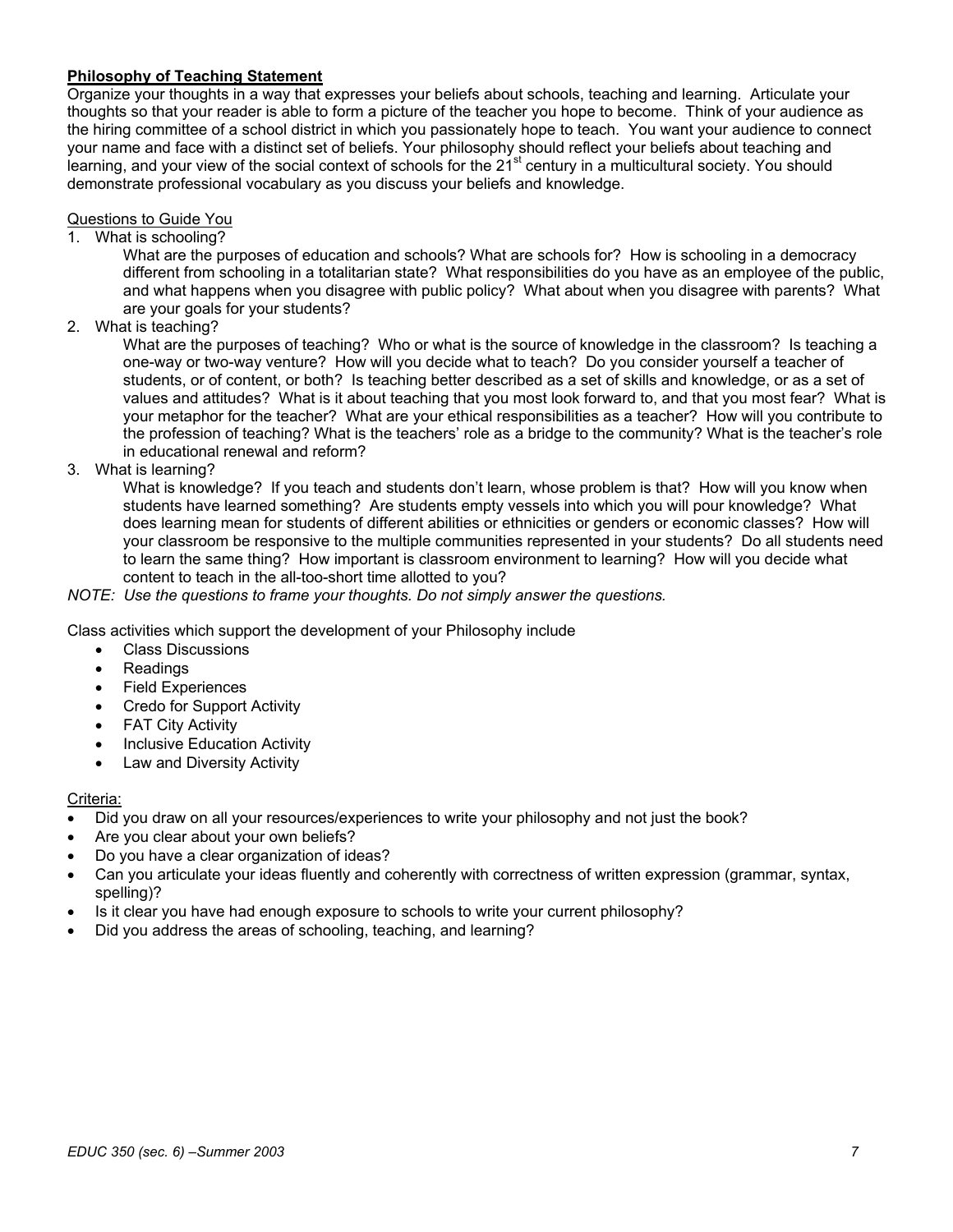#### **Law and Diversity Assignment**

You will apply your understanding of the legal context of inclusive education and laws that influence teaching responsibilities.

#### **Study the following chapters and web sites:**

Thousand, J.S. (passed out in class) Laws related to special education that affect teachers.

Villa, R. A. & Thousand, J. S. (l995). Creating an inclusive school. Alexandria, VA: Association for Supervision and Curriculum Development. Read all of Chapter 2.

U.S. Disability Law. Internet address: www.law.cornell.edu/topics/disability.html

Includes information about laws affecting people with disabilities.

OSERS IDEA Home Page. Internet address: www.ed.gov/offices/OSERS/IDEA

Explanation of federal legislation known as IDEA, which ensures a free appropriate education in the least restrictive environment for children with disabilities. The latest l997 federal reauthorization of the law is explained in detail.

#### **Reflection and Applications:**

Apply your understanding of the legal context of inclusive education and laws that influence your teaching responsibilities by:

- 1. In writing, identify five laws or court decisions that influence you as a professional educator. At least one of these five must relate to special education law. Give a rationale for each selection. Why is it important to you? How might they affect your teaching?
- 2. Be prepared to share selections and rationale for selection of the laws and decisions during our next class.

#### **"Debate" on Contemporary Issue**

You and your group members will become familiar with a contemporary issue in education and will present your learning to your peers in the form of a debate, in order to broaden the class's knowledge and perspective of education issues. Your topic must have multiple perspectives (pros and cons). Examples of topics include standardized testing, bilingual education, tracking, school safety programs, the role of technology, government involvement, sex education, censorship, and gender equity.

Library Research: In groups, students will plan and conduct library research on a contemporary issue in education. Group members should thoroughly investigate the issue, its pros and cons, implications (the "so what") of the issue, and applications to schooling today. Each group will create a two page typed abstract AND a selected reading list (12-15 references in bibliographic form, only 3 of which may be web sites) to give to each class member on the day of the presentation. Group members' names should be at the top of the stapled handout. Come to class prepared to present all perspectives.

Class Presentation: On the day of your presentation, you will present the following: (a) your pro and con stances, (b) major points to cover, (c) anticipate major points and arguments by member of the opposing team, and (d) introductory and concluding statements. **There is a specific format and time allotted for each component.** 

Criteria:

- Do you understand a major issue affecting education and can you speak intelligently to your peers so they understand the issue?
- Did you read from enough sources to gather relevant information?
- Are you able to synthesize information to present a concise yet thorough report?
- Are you able to organize resources (materials, people, etc.) in support of your presentation?
- Did you present your information confidently, creatively, and in an organized manner?
- Are you able to apply what you've learned about effective teaching to engage your audience during your presentation?
- Are you able to use technology to support your presentation?
- Are you able to develop an appropriate abstract and bibliography?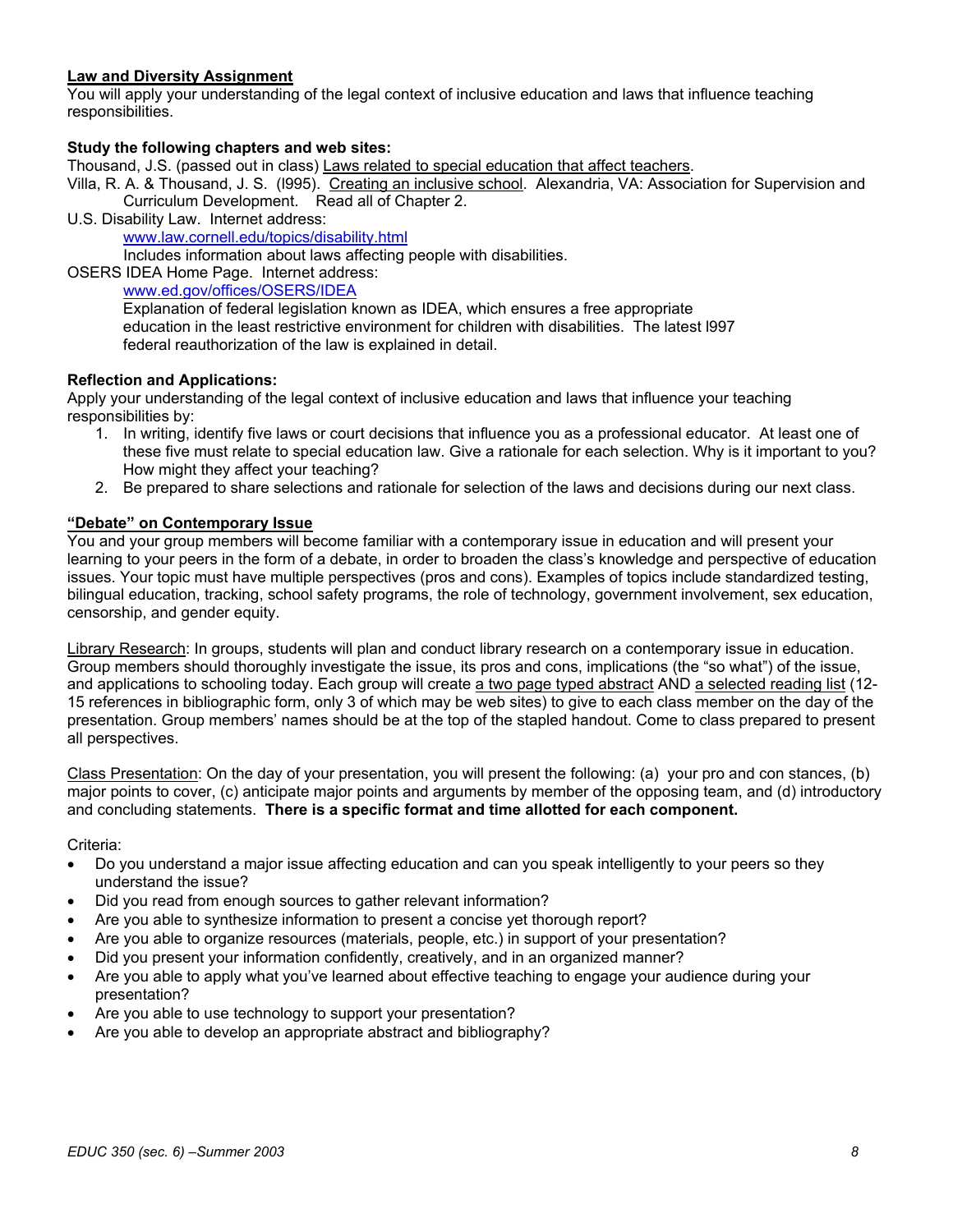#### **Chapter Presentation and Chapter Organizer**

In small groups give a 45-60 minute overview of an assigned chapter from one of the textbooks. The presentation should include a graphic organizer type of handout that students can use to follow the presentation and take notes on and one activity from the chapter or one that you design. You will not be able to cover all the details of the chapter, so you must pick key terms and concepts that you think are important for your peers to understand.

You will be given sample graphic organizers in class: concept maps, flow charts, outlines, etc. NO NOT fill in all of the information. Your graphic organizer should provide a guided way to take notes. Here is a sample graphic organizer outline from the first section of Chapter One of the Segal text:

> Segal & Wilson Chapter One Becoming a Teacher

#### **Who Becomes a Teacher?**

*Motivations for Becoming a Teacher* 

| Huberman, Grounauer & Marti (1993) found that entry-level teachers gave these reasons for becoming a teacher: |
|---------------------------------------------------------------------------------------------------------------|
|---------------------------------------------------------------------------------------------------------------|

- 1.
- 
- 2.
- 3.

#### *Teaching as a Career*

**EXECUTE:** The same of the constant of the constant of the constant of the constant of the constant of the constant of the constant of the constant of the constant of the constant of the constant of the constant of the con

Salaries and fringe benefit are considered \_\_\_\_\_\_\_\_\_\_\_\_\_\_\_\_\_\_\_\_\_\_. \_\_\_\_\_\_\_. % of

teachers or want to leave the profession within the first \_\_\_\_\_ years of teaching. Perhaps

the most dramatic reason teacher's leave is  $\qquad \qquad$ .

#### *What is Teaching?*

Teaching is more than delivering a \_\_\_\_\_\_\_\_\_\_\_\_\_, or the subject matter. Some

teachers think teaching is a \_\_\_\_\_\_\_\_\_\_\_. Others think it is an \_\_\_\_\_\_\_\_\_\_\_. Many

teachers use both forms, they have clear objectives and they are wiling to modify a

**EXECUTE:** if students are having trouble.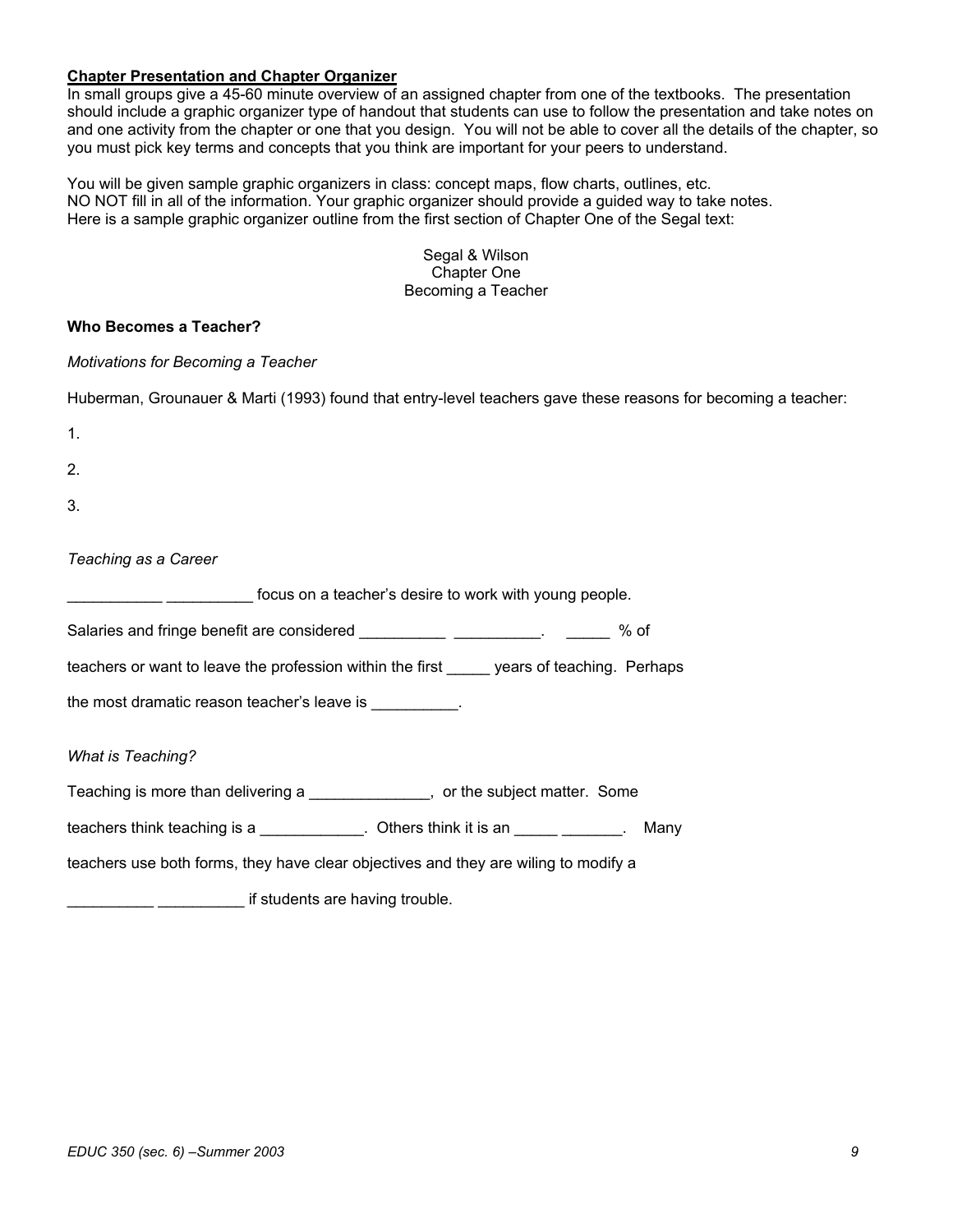# **Tentative Schedule**

| <b>Sessions</b><br>#1 | <u>Topic</u><br>Course intro<br>Why teach?               | Reading                                              | <b>Assignment</b><br>Access the website at<br>www.courses.csusm.edu                                                                                    |
|-----------------------|----------------------------------------------------------|------------------------------------------------------|--------------------------------------------------------------------------------------------------------------------------------------------------------|
| #2                    | Field experience requirement<br>Schooling in a democracy | AHS ch. 1, 10                                        | Current events<br>Bring fieldwork info from syllabus                                                                                                   |
| #3                    | Becoming a teacher<br>Credentialing in CA                | AHS ch. 2, 3                                         | <b>Current events</b><br>Teacher interview due Session 5                                                                                               |
| #4                    | History of US schools                                    | AHS ch. 11                                           | Current events<br>Bring choice book (begun)                                                                                                            |
| #5                    | Philosophical perspectives                               | AHS ch. 12                                           | <b>Current events</b><br>Observations 1-5 due Session #6<br>Bring choice book (midway)                                                                 |
| #6                    | Philosophical perspectives                               | AHS CH 14, 15                                        | Bring Choice Book (Done)                                                                                                                               |
|                       | School Reform<br><b>Standardized Testing</b>             |                                                      | Personal philosophy draft 1 due Session 7                                                                                                              |
| #7                    | The lives and work of teachers AHS 7, 8, 9               |                                                      | <b>Current events</b><br>Bring choice book (done)                                                                                                      |
| #8                    | Autobiographies of teachers                              | Choice book                                          | Current events<br>Choice book presentations<br>Teacher autobiography due Session 9                                                                     |
| #9                    | Middle schooling<br><b>School Reform</b>                 | AHS Chapter 13                                       | <b>Current events</b><br>Work with your research partner<br>Personal Phil. Draft 2 due Session 10                                                      |
| #10                   | Inclusion                                                | AHS ch. 5<br>VT ch. 1, 2, 3, & pp. 125-135 & 162-167 | <b>Current events</b><br>Work with your research partner<br>Observations 6-10 due Session 11                                                           |
| '#11                  | Who are our students?                                    | AHS ch. 4, 6                                         | <b>Current events</b><br>School Law and Diversity Due<br>Some presentations<br>Personal Philosophy due Session 12<br>Observations 11-15 due Session 12 |

#12 Wrap-up **Some Presentations**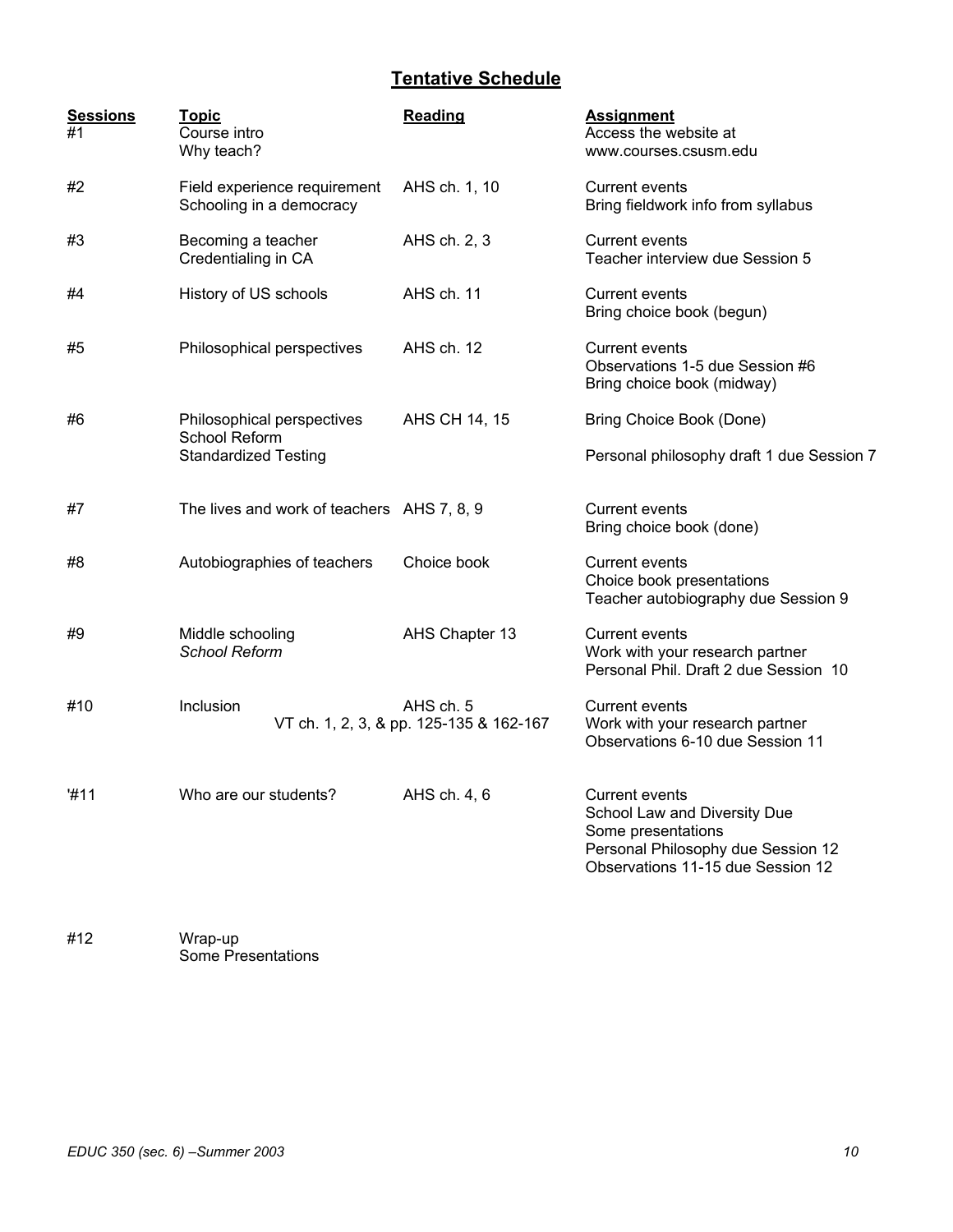# **Writing Rubric for Position Paper**



# **14-15 POINTS:**

- Addresses the topic thoughtfully and clearly, demonstrating an **exceptional** understanding of both sides of the question.
- Presents an **excellently** developed defense for one position, citing sources that provide substantial and concrete evidence/proof for the position.
- Coherently organized, elaborates thoughtfully and effectively.
- Has exceptional control of sentence structure with precise and appropriate use of language and word choice.
- Is generally free from errors in grammar, usage and the conventions of written English.
- Proofreading has been done and general appearance is outstanding.

# **13 POINTS:**

- Addresses the topic effectively and is well organized, demonstrating an **excellent** understanding of both sides of the question.
- Presents a **well-developed** defense, citing sound evidence/proof for the position.
- Coherently organized, elaborates thoughtfully and effectively.
- Has strong control of sentence structure with excellent use of language and word choice.
- Generally free from errors in grammar, usage and the conventions of written English.

# **11-12 POINTS:**

- Addresses the topic effectively and is organized, demonstrating a **clear** understanding of both sides of the question.
- Presents a developed defense, referring to sources for support of the position, though not always citing them within the text.
- Elaborates with some purpose and some degree of specificity.
- Has adequate control of sentence structure with appropriate use of language and word choice.
- May have a few errors in grammar, usage, and conventions of written English but these errors do not cause confusion.
- Proofreading has not been adequate.

# **10 POINTS:**

- Addresses the topic adequately, showing an understanding of both sides.
- Presents a defense, though adequate evidence/proof for support may be lacking.
- Organization of the paper is evident.
- Has basic control of sentence structure with appropriate word choice.
- May have grammar, usage, and convention errors that lead to confusion.

# **Up to 9 POINTS:**

- Addresses some aspects of the topic and has limited organization.
- Lacks a clear defense, needing more support/proof for the position.
- Provides limited or irrelevant evidence to support claim(s).
- May have grammar, usage, and convention errors that lead to confusion.
- Not presented appropriately, appears to have been written in haste.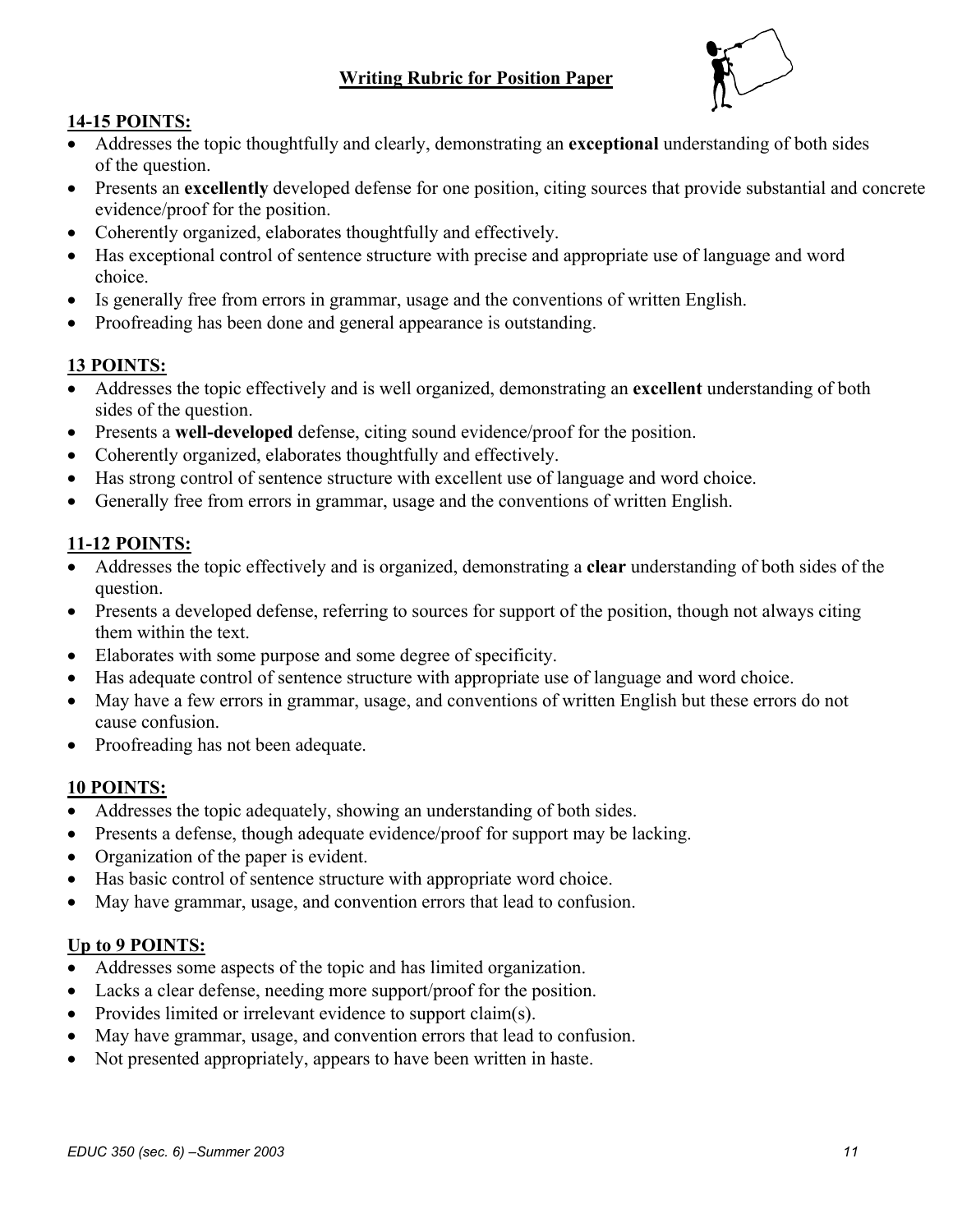### **Guidelines for EDUC 350 Field Experience & Classroom Observation Entries**

EDUC 350 requires 45 hours of field experience in public schools.

You must visit each of the following educational levels:

- 1. elementary school classroom (K-6)
- 2. middle school classroom (6-8)
- 3. high school classroom (9-12)

In these three basic settings, observe a variety of students with different instructional environments. These include multiple school districts and schools with a range of socio-economic contexts, multilingual/cultural populations, etc. Some of the environments you should see are:

- 1. English language development or primary language classroom
- 2. special education setting
- 3. primary (K-3) and intermediate (4-6) levels in elementary schools
- 4. general and advanced levels in high school subject fields
- 5. gifted education setting
- 6. sheltered instruction

You may choose to make some of your observations in schools other than "regular" daytime schools. Consider observing in charter schools, alternative education sites, adult education schools, or court schools. For additional settings, obtain permission from your instructor before you do the observations.

Choose the locations of your field experience early and carefully. Make copies of the introduction letter, as you will meet with more than one principal. Call ahead and ask for an appointment with the principal. It may take them a week or so to arrange a meeting with you. Explain that you would like to observe several different educational settings. *However, remember you need to be with one teacher a significant amount of time if you plan to have him/her fill out your Field Experience Recommendation Form (for applying to the credential program).* 

You must observe in varied settings to satisfy this course requirement. Each observation should last at least 30 minutes. Your observation entries must reflect these different settings. You will turn in a total of 15 classroom observation records throughout the semester and your Field Experience Record.(See syllabus for dates.)

**Request to waive observation hours**: If you have recent, significant experience with students in public school settings, you may request to waive no more than 20 of the 45 hours of field observations. Should the request be granted, you will still need to observe in the variety of settings described above. Examples of roles that might qualify for a waiver are: tutor, substitute teacher, teacher aide, parent volunteer, Casey Foundation participant, school aide.

Your classroom observation entries should follow the format below:

- Your name
- School name
- Type of classroom/grade/subject
	- Day of the week/date/time/number of teachers and assistants/number of students in class.
	- Assumptions/expectations you have about this observation. What do you think you're going to see? What assumptions do you have about these particular kinds of students and teachers or about this class?
	- Focus of your observation and a description of what you saw within this focus—don't try to observe everything. Zero in on a few key points and how they affect the big picture of the classroom.
	- Analysis of the observation—comparison with classroom discussions and readings *and* ways in which your assumptions/expectations were accurate or inaccurate.
	- Questions for discussion or exploration.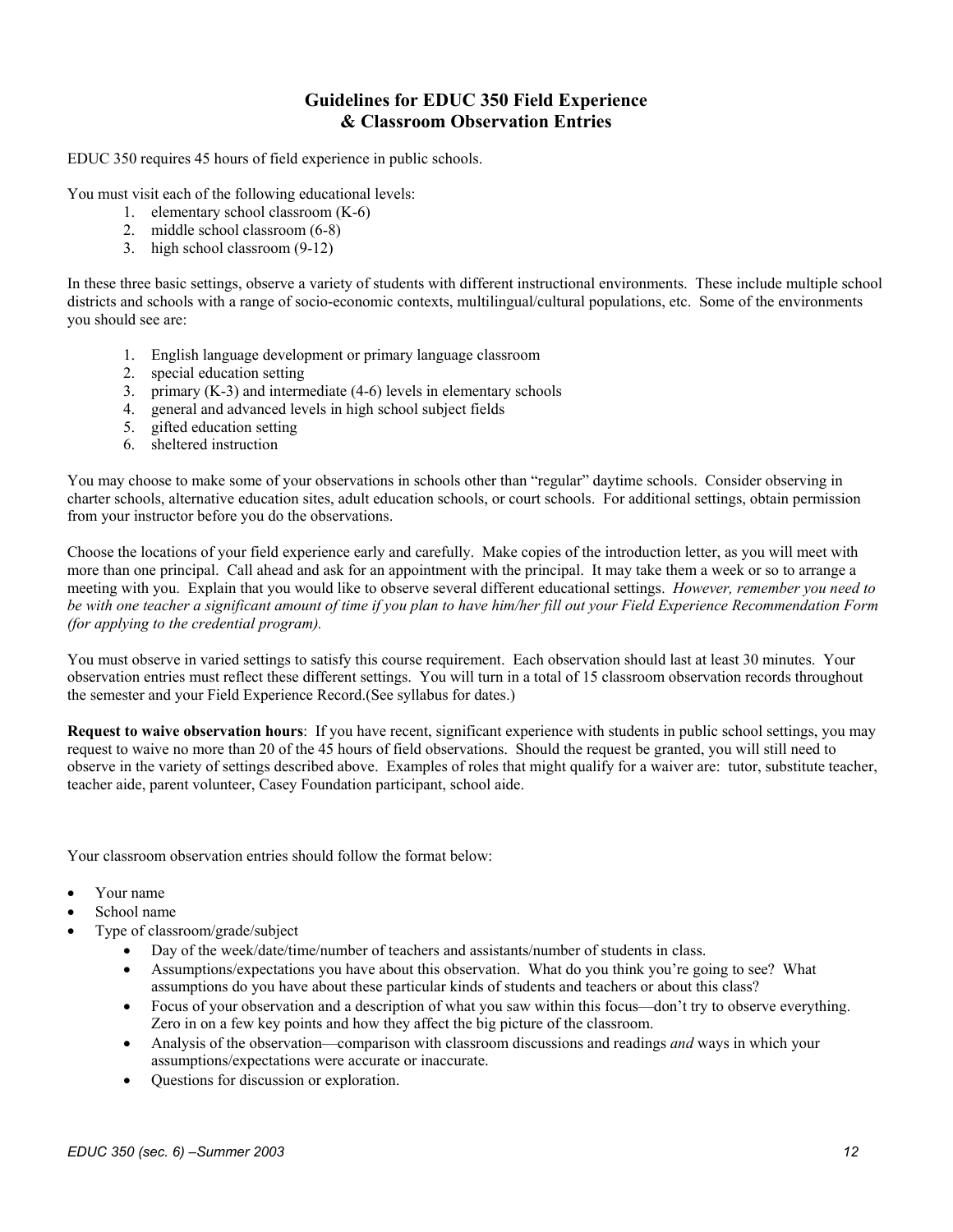Type your entries on your own paper. I will send you the format by email if I have a current email address for you. Do not write them by hand. You should respect the confidentiality of the students and teachers by using fictitious names for persons in your entries.

| <b>Classroom Observation Entry #</b>                                                                                                                    |
|---------------------------------------------------------------------------------------------------------------------------------------------------------|
|                                                                                                                                                         |
| Your name: School name: School name: School name: Type of classroom (grade/subject/special program):                                                    |
| Day of the week/Date/Time:                                                                                                                              |
| Day of the week/Date/Time:<br>Number of teachers and assistants/Number of students:<br>Describe the demographic characteristics of this site/classroom: |
| Assumptions/Expectations/Questions I have about this observation (concerning the teachers, students, class,<br>$etc.$ ):                                |
| Focus of observation/Description (highlights) of what I saw around this focus:                                                                          |
| Analysis of observation—connect back to course work and to above assumptions, expectations and/or<br>questions:                                         |
| Questions for discussion or exploration:                                                                                                                |
|                                                                                                                                                         |
|                                                                                                                                                         |
|                                                                                                                                                         |
|                                                                                                                                                         |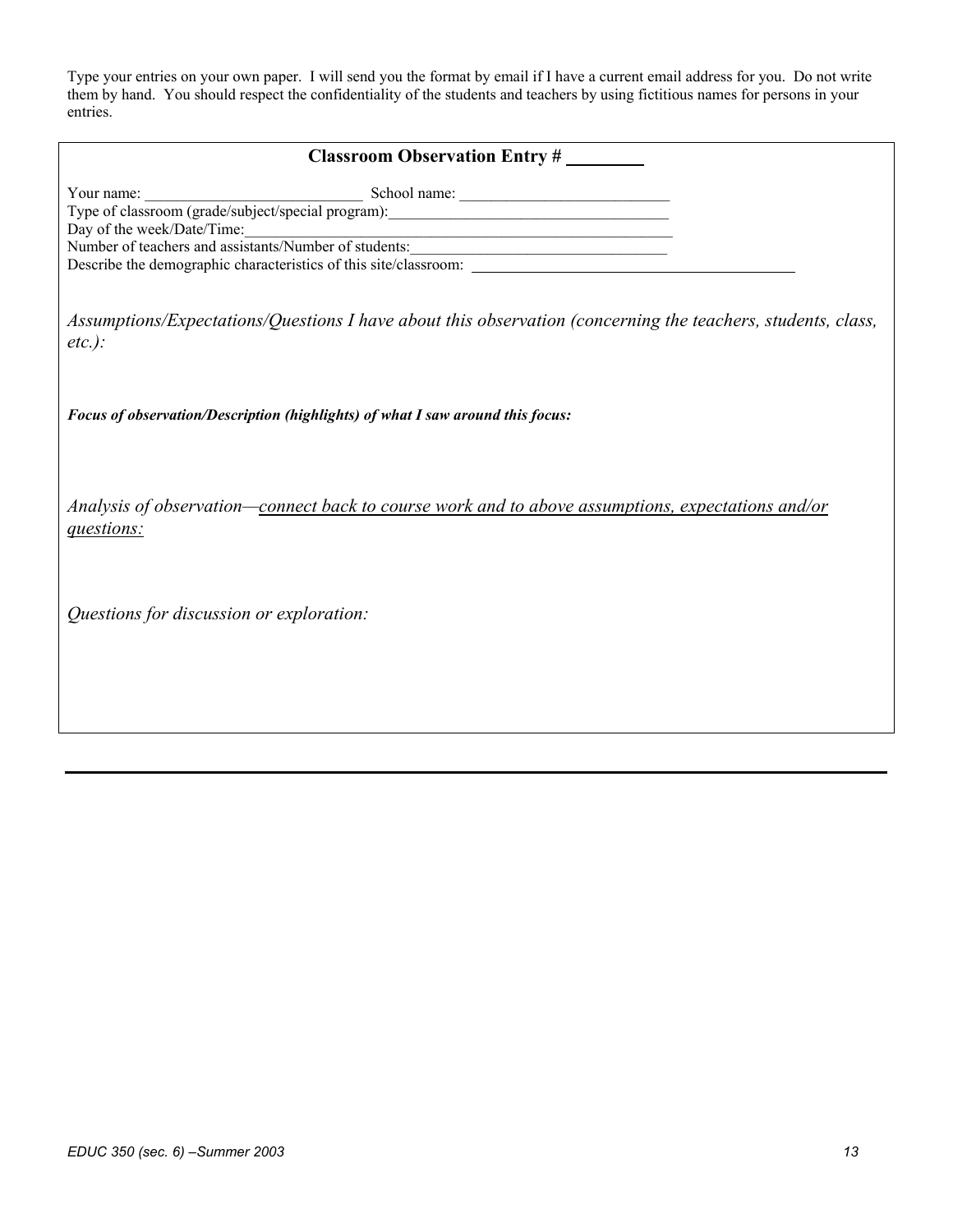| <b>EDUC 350 Section</b>                                                                                                                                                                                                 |                               | Semester Instructor                                                                                                                             |
|-------------------------------------------------------------------------------------------------------------------------------------------------------------------------------------------------------------------------|-------------------------------|-------------------------------------------------------------------------------------------------------------------------------------------------|
| Name                                                                                                                                                                                                                    |                               | SS#                                                                                                                                             |
| I request a waiver for the following experience in public schools:<br>Iutor<br><b>Substitute teacher</b><br>Teacher Aide<br>Parent volunteer<br>School aide<br><b>Casey Foundation participant</b><br>Other (describe): |                               |                                                                                                                                                 |
| <b>The experience took place as follows:</b>                                                                                                                                                                            |                               |                                                                                                                                                 |
| School:<br>District:                                                                                                                                                                                                    |                               | and the control of the control of the control of the control of the control of the control of the control of the                                |
| Dates:<br>No. of hours in this experience:<br>Attach the following to this request:                                                                                                                                     |                               |                                                                                                                                                 |
|                                                                                                                                                                                                                         |                               | 1. A letter from supervisor/teacher verifying the experience, including the length of time spent in this experience.                            |
| help you to be an effective teacher candidate.                                                                                                                                                                          |                               | 2. Your reflection on the experience (1-2 pages typewritten). Describe the experience and convey what you learned from the experience that will |
|                                                                                                                                                                                                                         | Do not write below this line. |                                                                                                                                                 |
| Approved<br>Denied                                                                                                                                                                                                      |                               | Number of hours to be waived (20 max):                                                                                                          |
| Reason for denial:                                                                                                                                                                                                      |                               |                                                                                                                                                 |
|                                                                                                                                                                                                                         |                               |                                                                                                                                                 |
| Instructor Signature                                                                                                                                                                                                    |                               | Date                                                                                                                                            |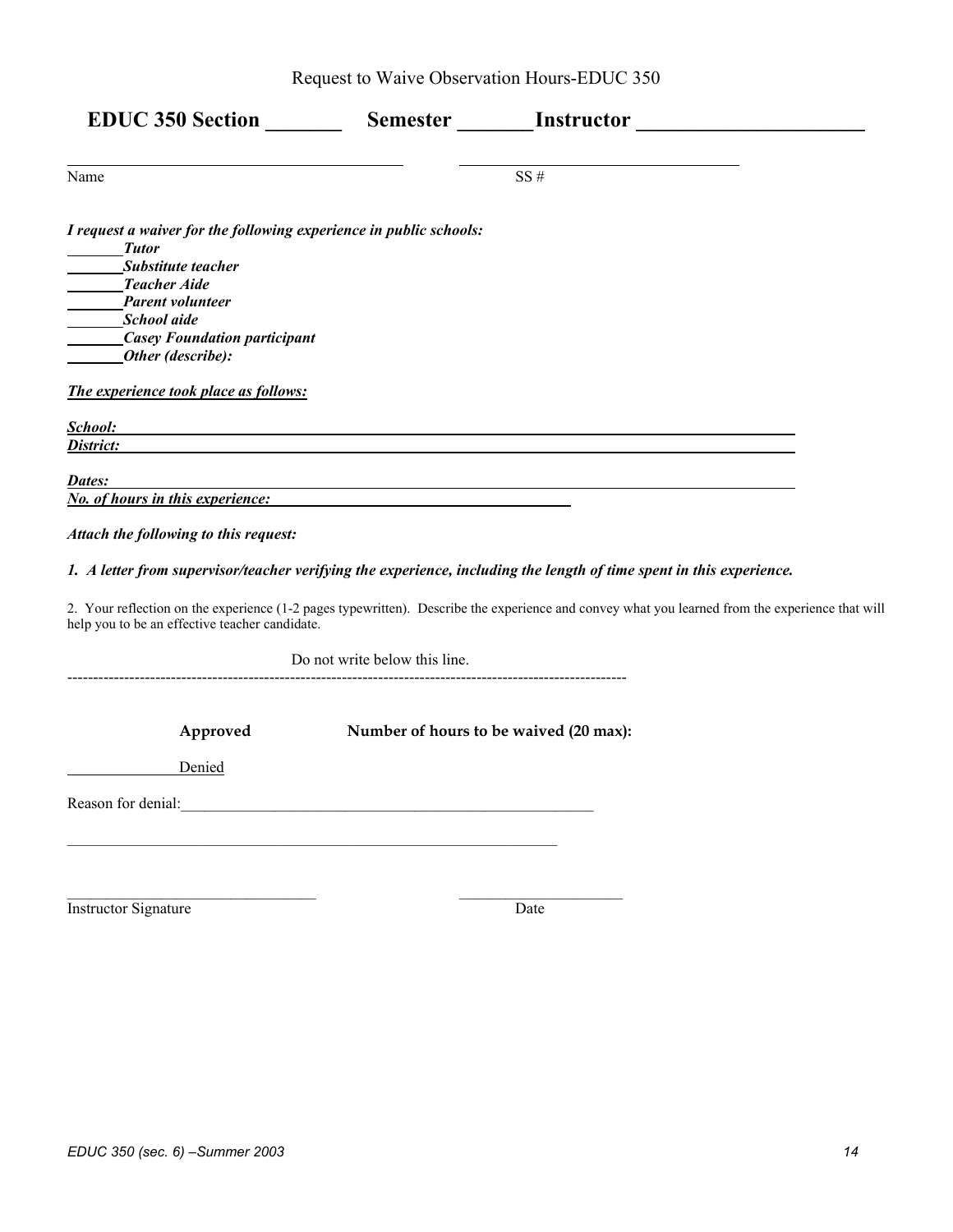#### **FIELD EXPERIENCE RECOMMENDATION FORM - Non Confidential**

| <b>Applicant's Name:</b> |            | SSN                |                       |           |  |
|--------------------------|------------|--------------------|-----------------------|-----------|--|
| Program:                 | Multi Subj | Multi Subj Mid Lev | Concurrent w/ Ed Spec | Sing Subj |  |

This individual is considering applying for admission to a Cal State San Marcos Teacher Education Program. The applicant has indicated that he/she has worked with children/youth (class/groups) under your supervision. One of the criteria on which candidates are admitted to the CSUSM program is successful work experience with children (either paid or volunteer). All credential program applicants are required to submit a Field Experience Recommendation Form from a public classroom teacher.

In a brief narrative, reflect on this individual as a teacher candidate. When possible, please provide specific examples and details. If your narrative exceeds this page, or if a separate letter is used, please attach to this form and sign. In order to avoid questions of authenticity, do not cut and paste your narrative in the box below.

| Consider the candidate's personal and professional attributes with the following in mind:           |                                                                                                                        |                                                                          |                           |  |  |
|-----------------------------------------------------------------------------------------------------|------------------------------------------------------------------------------------------------------------------------|--------------------------------------------------------------------------|---------------------------|--|--|
| Dependability<br>Initiative                                                                         | Professional appearance/manner<br>Interpersonal communication skills                                                   | Enthusiasm<br>Sensitivity to all learners                                | Poise and self-confidence |  |  |
|                                                                                                     |                                                                                                                        |                                                                          |                           |  |  |
|                                                                                                     |                                                                                                                        |                                                                          |                           |  |  |
|                                                                                                     |                                                                                                                        |                                                                          |                           |  |  |
|                                                                                                     |                                                                                                                        |                                                                          |                           |  |  |
|                                                                                                     |                                                                                                                        |                                                                          |                           |  |  |
|                                                                                                     |                                                                                                                        |                                                                          |                           |  |  |
|                                                                                                     |                                                                                                                        |                                                                          |                           |  |  |
|                                                                                                     |                                                                                                                        |                                                                          |                           |  |  |
|                                                                                                     |                                                                                                                        |                                                                          |                           |  |  |
|                                                                                                     |                                                                                                                        |                                                                          |                           |  |  |
|                                                                                                     |                                                                                                                        |                                                                          |                           |  |  |
|                                                                                                     |                                                                                                                        |                                                                          |                           |  |  |
|                                                                                                     |                                                                                                                        |                                                                          |                           |  |  |
|                                                                                                     |                                                                                                                        |                                                                          |                           |  |  |
|                                                                                                     |                                                                                                                        |                                                                          |                           |  |  |
|                                                                                                     |                                                                                                                        |                                                                          |                           |  |  |
|                                                                                                     |                                                                                                                        |                                                                          |                           |  |  |
|                                                                                                     |                                                                                                                        |                                                                          |                           |  |  |
|                                                                                                     |                                                                                                                        |                                                                          |                           |  |  |
| Student Services Center welcomes your additional comments. (760) 750-4277 or email:coessc@csusm.edu |                                                                                                                        |                                                                          |                           |  |  |
|                                                                                                     |                                                                                                                        |                                                                          |                           |  |  |
|                                                                                                     |                                                                                                                        |                                                                          |                           |  |  |
|                                                                                                     |                                                                                                                        |                                                                          |                           |  |  |
| <b>School District</b>                                                                              | Number of hours candidate has been in my classroom _____________________________                                       | <u> 1989 - Johann John Stein, mars an deus Amerikaansk kommunister (</u> |                           |  |  |
| <b>Classroom Teacher's Name</b>                                                                     | <u> 1989 - Johann Stoff, deutscher Stoffen und der Stoffen und der Stoffen und der Stoffen und der Stoffen und der</u> |                                                                          |                           |  |  |
| <b>Classroom Teacher's Signature</b>                                                                |                                                                                                                        | Date                                                                     |                           |  |  |

College of Education • California State University, San Marcos • San Marcos, CA 92096-0001 • (760) 750-4277